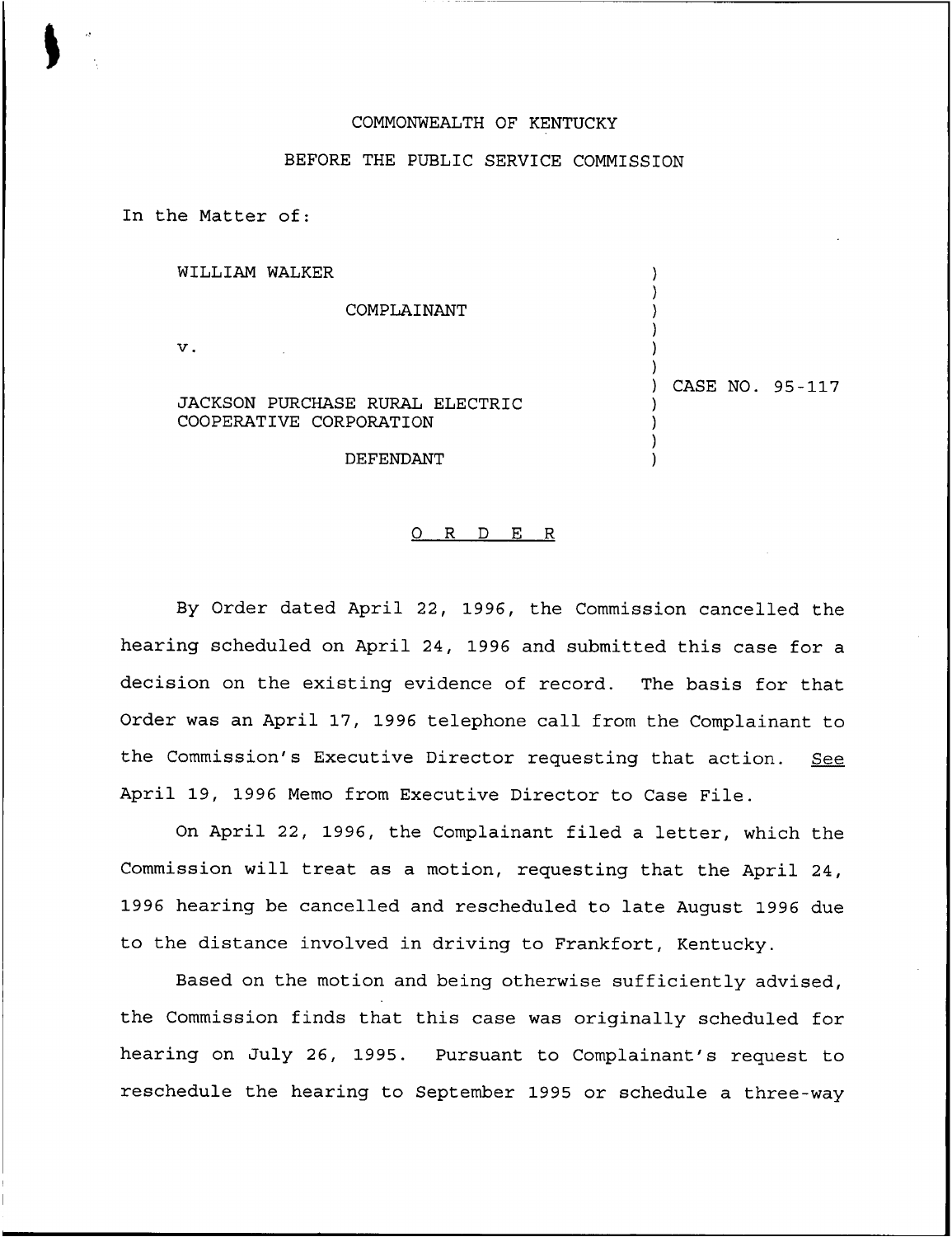phone conference, a phone conference was held on August 3, 1995. The parties were unable to resolve this dispute during the phone conference and the hearing was rescheduled for October 26, 1996.

The Complainant subsequently notified the Commission that he could not attend <sup>a</sup> hearing in Frankfort until the first or second week of January 1996. The hearing was then rescheduled to January 4, 1996. On January 2, 1996, Complainant requested. the hearing be rescheduled to the fourth week of April 1996. The hearing was then rescheduled to April 24, 1996. Now, the Complainant requests a four-month delay due to the distance to Frankfort, Kentucky.

Having requested the hearing be rescheduled three prior times, the Complainant has failed to show good cause for a fourth rescheduling. The last two hearings dates, January 4, 1996 and April 24, 1996, were specifically requested by the Complainant. No reason was presented for his unavailability on January 4, 1996 and he was advised by Order dated January 19, 1996 that "no further rescheduling will be granted absent compelling reason." The only reason presented by Complainant for rescheduling the April 24, 1996 hearing is the distance to Frankfort, Kentucky. While the Commission is not unsympathetic to the fact that the Complainant resides approximately 250 miles from Frankfort, Kentucky, he has presented no valid reason to justify his inability to appear on April 24, 1996 or to support a rescheduling to August 1996.

It is therefore ORDERED that Complainant's motion to reschedule the April 24, 1996 hearing is denied and this case shall

 $-2-$